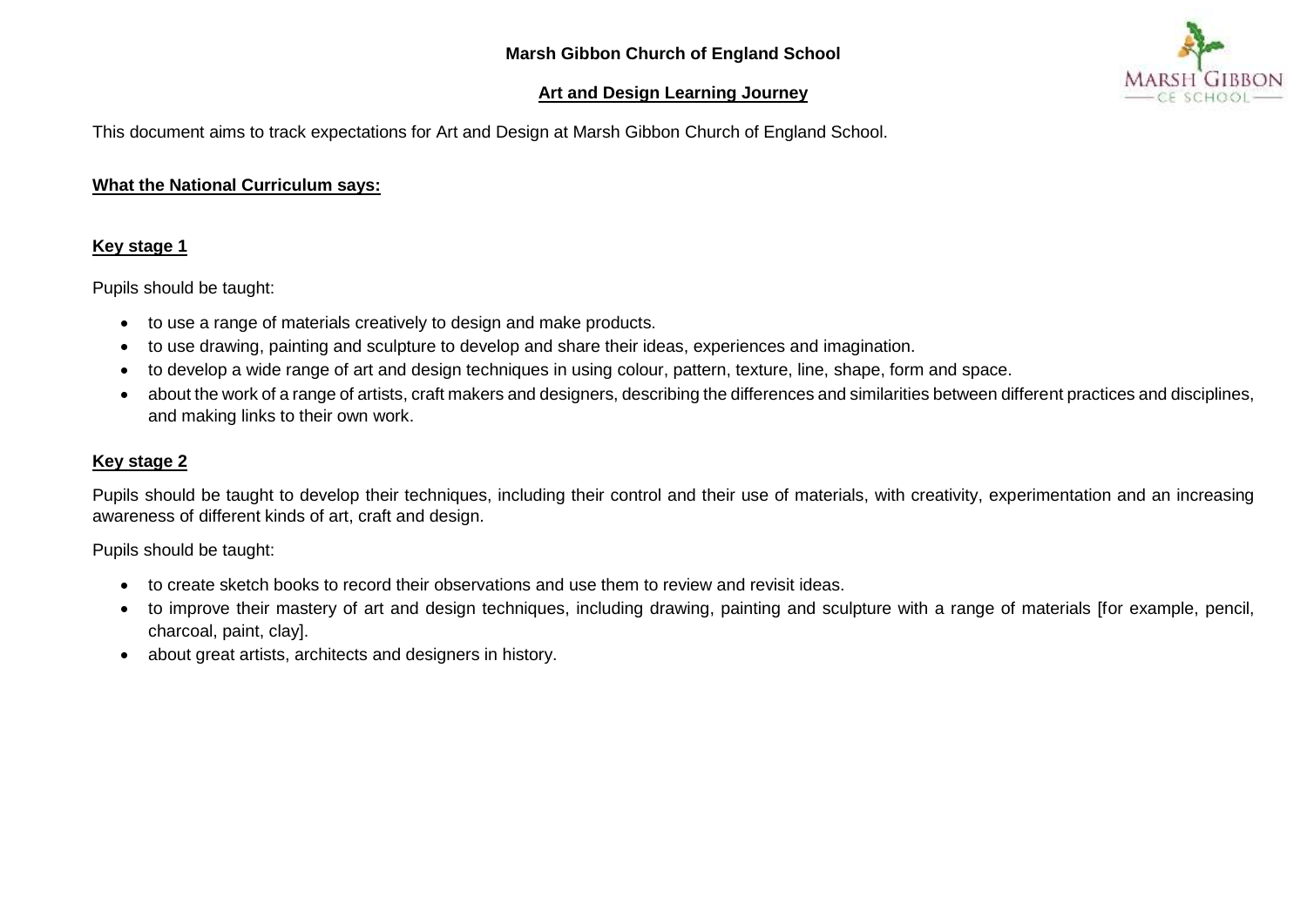|                |                       | Year 1 and 2                                                                                                                                                                                                                                                                                                                                        | Year 3 and 4                                                                                                                                                                                                                                                                                     | Year 5 and 6                                                                                                                                                                                                                                                                                                                                                                                       | <b>More and most</b> |  |
|----------------|-----------------------|-----------------------------------------------------------------------------------------------------------------------------------------------------------------------------------------------------------------------------------------------------------------------------------------------------------------------------------------------------|--------------------------------------------------------------------------------------------------------------------------------------------------------------------------------------------------------------------------------------------------------------------------------------------------|----------------------------------------------------------------------------------------------------------------------------------------------------------------------------------------------------------------------------------------------------------------------------------------------------------------------------------------------------------------------------------------------------|----------------------|--|
|                |                       |                                                                                                                                                                                                                                                                                                                                                     |                                                                                                                                                                                                                                                                                                  |                                                                                                                                                                                                                                                                                                                                                                                                    | able                 |  |
| and Techniques | <b>Creating Ideas</b> | Pupils should be taught to:<br>use a range of materials<br>creatively to design and make<br>products<br>• use drawing, painting and<br>sculpture to develop and share<br>their ideas, experiences and<br>imagination<br>· develop a wide range of art and<br>design techniques in using colour,<br>pattern, texture, line, shape, form<br>and space | Pupils should be taught to: •<br>and revisit ideas<br>charcoal, paint, clay)                                                                                                                                                                                                                     | create sketch books to record their observations and use them to review<br>improve their mastery of art and design techniques including drawing,<br>painting and sculpture with a range of materials (for example, pencil,                                                                                                                                                                         |                      |  |
| <b>Skills</b>  |                       | Work from observation and known<br>objects<br>Use imagination to form simple<br>images from given starting points or a<br>description<br>Begin to collect ideas in sketchbooks<br>Work with different materials Begin to<br>think what materials best suit the task                                                                                 | Develop sketch books<br>Use a variety of ways to record ideas<br>including digital cameras and iPads<br>Develop artistic/visual vocabulary to<br>discuss work<br>Begin to suggest improvements to own<br>work Experiment with a wider range of<br>materials<br>Present work in a variety of ways | Select and develop ideas confidently,<br>using suitable materials confidently<br>Improve quality of sketchbook with<br>mixed media work and annotations<br>Select own images and starting points<br>for work<br>Develop artistic/visual vocabulary<br>when talking about own work and that<br>of others Begin to explore possibilities,<br>using and combining different styles<br>and techniques. |                      |  |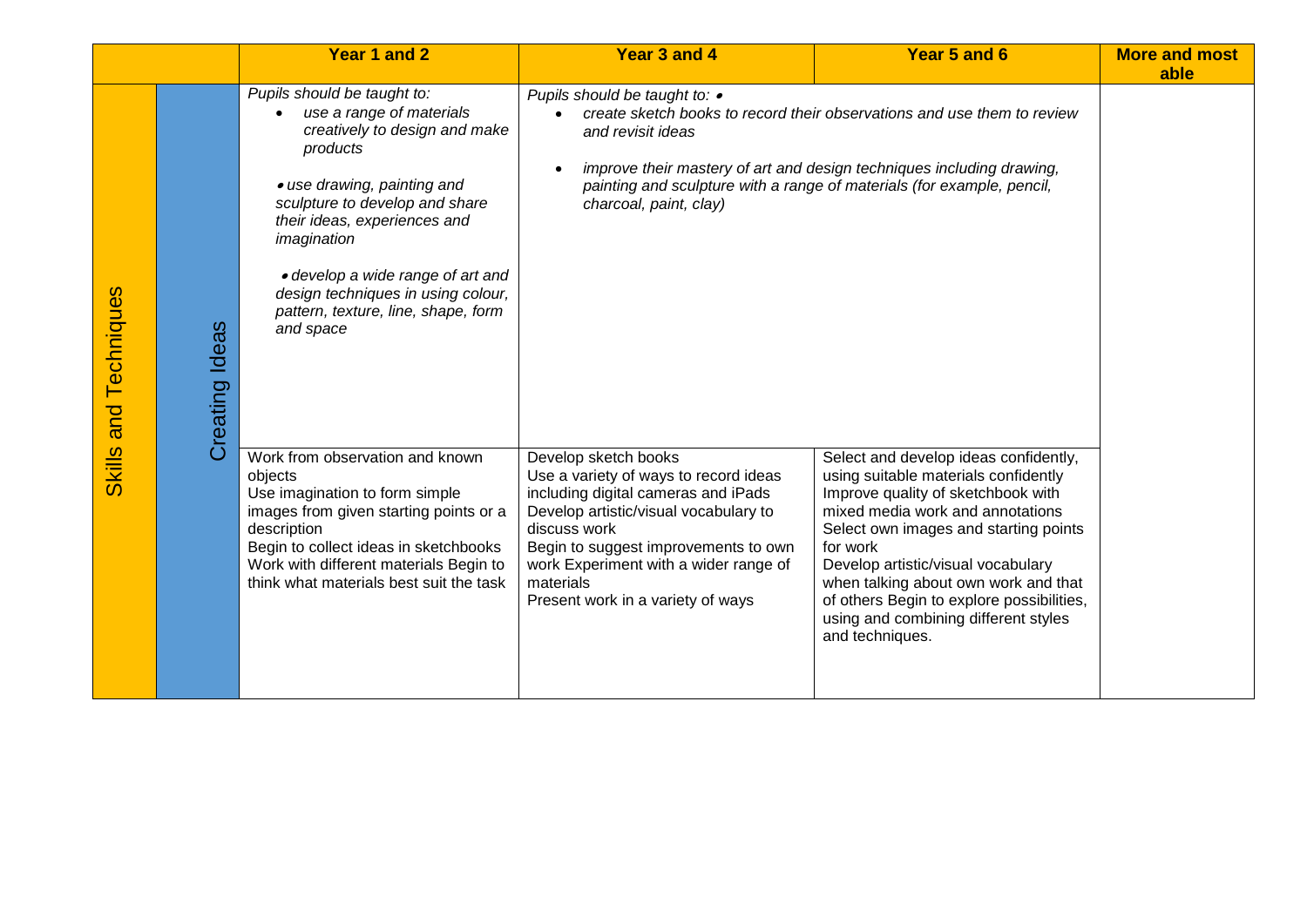|                                                        |                                                    | Year 1 and 2                                                                                                                                                                                                                                                                                                                                                                                 | Year 3 and 4                                                                                                                                                                                                                                                                                                                                                                                        | Year 5 and 6                                                                                                                                                                                                                                                                                                                                                                              | <b>More and most</b><br>able |
|--------------------------------------------------------|----------------------------------------------------|----------------------------------------------------------------------------------------------------------------------------------------------------------------------------------------------------------------------------------------------------------------------------------------------------------------------------------------------------------------------------------------------|-----------------------------------------------------------------------------------------------------------------------------------------------------------------------------------------------------------------------------------------------------------------------------------------------------------------------------------------------------------------------------------------------------|-------------------------------------------------------------------------------------------------------------------------------------------------------------------------------------------------------------------------------------------------------------------------------------------------------------------------------------------------------------------------------------------|------------------------------|
| continued<br><b>Techniques</b><br>and<br><b>Skills</b> | Mark Making<br>$\overline{\phantom{0}}$<br>Drawing | Begin to control lines to create simple<br>drawings from observations<br>Use thick felt tip pens / chalks / charcoal<br>/wax crayon/ pastel<br>Hold a large paint brush correctly<br>Make marks using paint with a variety of<br>tools<br>Consider consistency when applying<br>paint<br>Colour within the line<br>Draw on smaller and larger scales<br>Begin to add detail to line drawings | Use sketchbooks to record<br>drawings from observation<br>Experiment with different tones<br>using graded pencils Include<br>increased detail within work<br>Draw on a range of scales<br>Draw using a variety of tools<br>and surfaces (paint, chalk,<br>pastel, pen and ink)<br>Use a variety of brushes and<br>experiment with ways of<br>marking with them<br>Develop shadows Use of<br>tracing | Use first hand observations using different<br>viewpoints, developing more abstract<br>representations Introduce perspective,<br>fore/back and middle ground<br>Investigate proportions<br>Use a range of mediums on a range of<br>backgrounds<br>Work indoors and outdoors<br>Show total qualities using cross hatching,<br>pointillism, sidestrokes, use of rubber to<br>draw/highlight |                              |
|                                                        | Colour<br>Working With                             | Recognise and name primary and<br>secondary colours<br>Mix primary colours to make secondary<br>colours<br>Share colour charts to compare<br>variations of the same colour<br>Create and experiment with shades of<br>colour and name some of these<br>Recognise warm and cold colours<br>Create washes to form backgrounds<br>Explore the relationship between mood<br>and colour           | Mix and match colours (create<br>palettes to match images)<br>Lighten and darken tones<br>using black and white<br>Begin to experiment with<br>colour to create more abstract<br>colour palettes (e.g. blues for<br>leaves)<br>Experiment with watercolour,<br>exploring intensity of colour to<br>develop shades<br>Explore complementary and<br>opposing colours in creating<br>patterns          | Build on previous work with colour by<br>exploring intensity<br>Introduce acrylic paint<br>Develop watercolour techniques Explore using<br>limited colour palettes Investigate working on<br>canvas Experiment with colour in creating an<br>effect<br>Mark make with paint (dashes, blocks of<br>colour, strokes, points)<br>Develop fine brush strokes                                  |                              |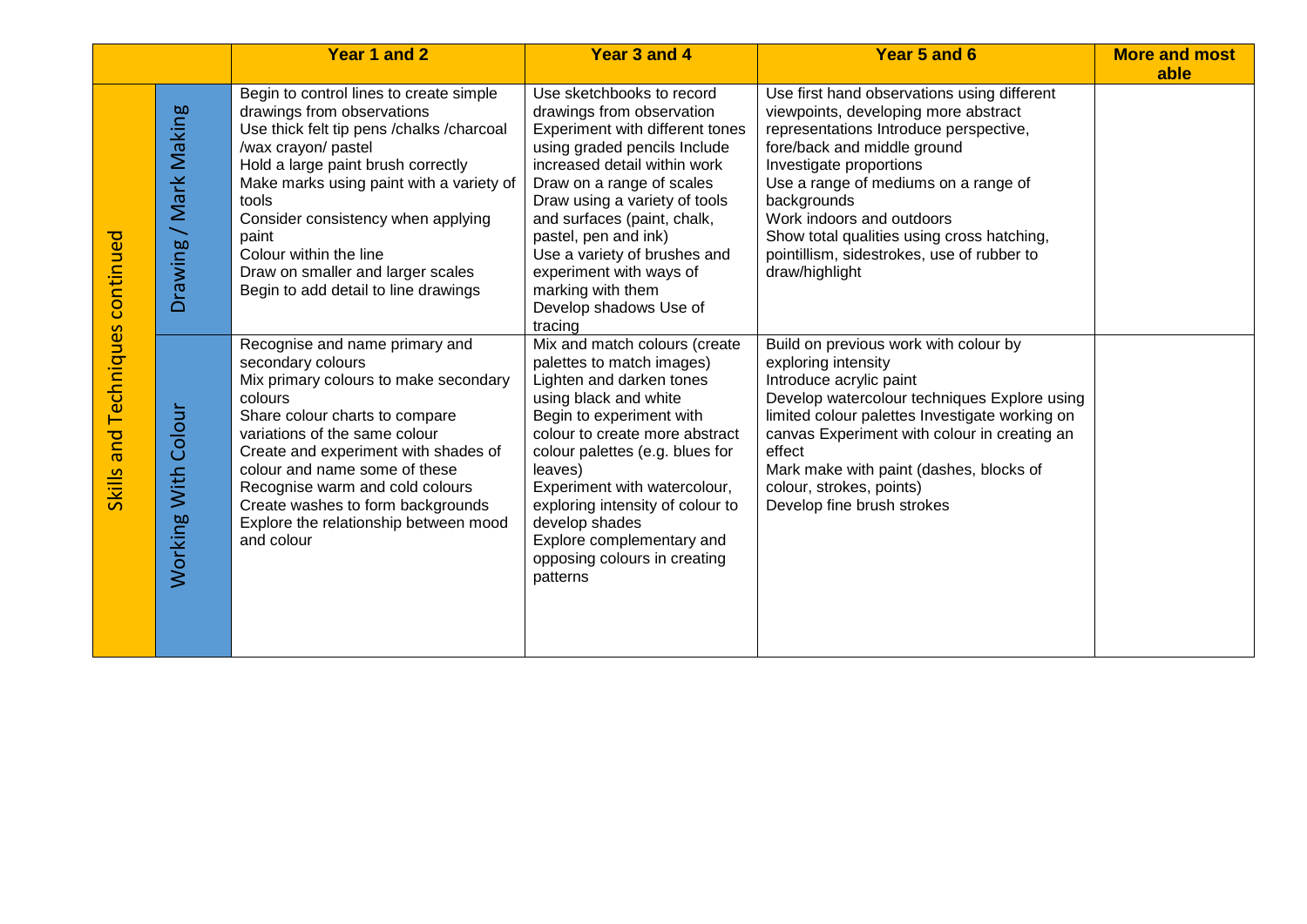|                      |           | Year 1 and 2                                                                                                                                                                                                                                                                                                                                                                                                                                                                                                                                                                                                            | Year 3 and 4                                                                                                                                                                                                                                                                                                                                                                                                                          | Year 5 and 6                                                                                                                                                                                                                                                                                                                                                                                                                                    | <b>More and most</b> |
|----------------------|-----------|-------------------------------------------------------------------------------------------------------------------------------------------------------------------------------------------------------------------------------------------------------------------------------------------------------------------------------------------------------------------------------------------------------------------------------------------------------------------------------------------------------------------------------------------------------------------------------------------------------------------------|---------------------------------------------------------------------------------------------------------------------------------------------------------------------------------------------------------------------------------------------------------------------------------------------------------------------------------------------------------------------------------------------------------------------------------------|-------------------------------------------------------------------------------------------------------------------------------------------------------------------------------------------------------------------------------------------------------------------------------------------------------------------------------------------------------------------------------------------------------------------------------------------------|----------------------|
| techniques           | Printing  | Finger print, sponge print, block print to form<br>patterns,<br>experiment with amounts of paint applied and<br>develop control<br>Develop controlled printing against outline<br>/within cut out shapes<br>Use matchbox to print to explore possibilities<br>- different sized matchboxes create different<br>lines/ shapes/patterns Experiment with<br>marbling, investigating how ink floats and<br>changes with movement                                                                                                                                                                                            | Use roller and ink printing.<br>Use simple block shapes formed by<br>children<br>Blend two colours when printing<br>Using roller & inks, take prints from<br>other objects (leaves, fabric,<br>corrugated card) to show texture<br>make string print,<br>create low relief prints with string on<br>cardboard and form repeated<br>patterns, tessellations and overlays<br>Form string roller prints to create<br>continuous patterns | Create polystyrene printing blocks<br>to use with roller and ink<br>Explore monoprinting (see below<br>for artists)<br>Explore Intaglio (copper etching)<br>using thick cardboard etched with<br>sharp pencil point Experiment<br>with screen printing<br>Design and create motifs to be<br>turned into printing block images<br>Investigate techniques from paper<br>printing to work on fabrics                                               | able                 |
| and<br><b>Skills</b> | Sculpture | Develop understanding of 2D and 3D in<br>terms of artwork - paintings/sculptures<br>Investigate a range of different materials and<br>experiment with how they can be connected<br>together to form simple structures<br>Look at sculptures and try to recreate them<br>using everyday objects/range of materials<br>Begin to form own 3D pieces<br>Consider covering these with papier-mâché<br>Investigate clay - pinching, rolling, twisting,<br>scratching and coiling and add details and<br>textures using tools<br>Look at sculptures by known artists and<br>natural objects as starting points for own<br>work | Develop confidence working with clay<br>adding greater detail and texture<br>Add colour once clay is dried<br>Investigate ways of joining clay -<br>scratch and slip<br>Introduce 'modroc'<br>Create work on a larger scale as a<br>group<br>Use pipe cleaners/wire to create<br>sculptures of human forms                                                                                                                            | Design and create sculpture, both<br>small and large scale<br>Make masks from a range of<br>cultures and traditions, building a<br>collage element into the sculptural<br>process Use objects around us to<br>form sculptures<br>Use wires to create malleable<br>forms<br>Build upon wire to create forms<br>which can then be padded out<br>(e.g. with newspaper) and<br>covered (e.g. with modroc)<br>Create human forms showing<br>movement |                      |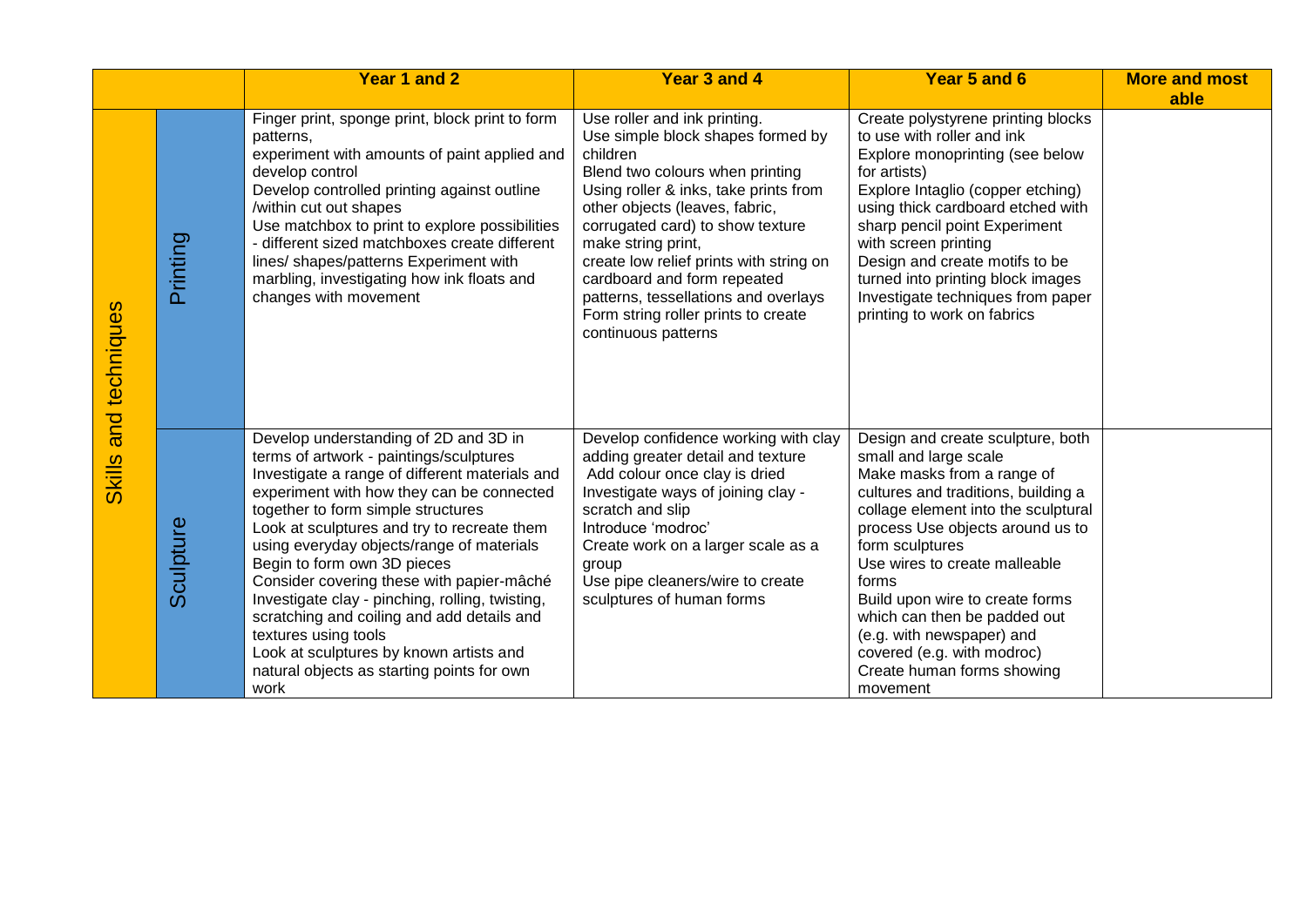|                                    |                          | Year 1 and 2                                                                                                                                                                                                                                                                                                                                                                                                                                                                                                   | Year 3 and 4                                                                                                                                                                                                                                                                                                                                                                                                           | Year 5 and 6                                                                                                                                                                                                                                                                                                                                                                    | <b>More and most</b><br>able |
|------------------------------------|--------------------------|----------------------------------------------------------------------------------------------------------------------------------------------------------------------------------------------------------------------------------------------------------------------------------------------------------------------------------------------------------------------------------------------------------------------------------------------------------------------------------------------------------------|------------------------------------------------------------------------------------------------------------------------------------------------------------------------------------------------------------------------------------------------------------------------------------------------------------------------------------------------------------------------------------------------------------------------|---------------------------------------------------------------------------------------------------------------------------------------------------------------------------------------------------------------------------------------------------------------------------------------------------------------------------------------------------------------------------------|------------------------------|
| techniques<br>and<br><b>Skills</b> | Collage<br>and<br>exture | Develop collages, based on a simple<br>drawing, using papers and materials Collect<br>natural materials to create a temporary<br>collage (an autumn tree/ the school building<br>using sticks/rocks/leaves etc) Weave using<br>recycled materials - paper, carrier bags<br>Investigate a range of textures through<br>rubbings Simple batik work Develop tearing,<br>cutting and layering paper to create different<br>effects Dye fabrics using tea, red cabbage,<br>beetroot, onion, spinach Weave with wool | Research embroidery designs from<br>around the world, create own designs<br>based on these Sew simple stiches<br>using a variety of threads and wool<br>Investigate tie-dying Create a collage<br>using fabric as a base Make felt<br>Develop individual and group<br>collages, working on a range of<br>scales Use a range of stimulus for<br>collage work, trying to think of more<br>abstract ways of showing views | Introduce fabric block printing<br>Create tie dye pieces combining<br>two colours Investigate ways of<br>changing fabrics - sewing, ironing,<br>cutting, tearing, creasing, knotting<br>etc. Weave using paintings as a<br>stimulus / the natural world<br>Experiment with circular<br>embroidery frames Create<br>detailed designs which can be<br>developed into batik pieces |                              |